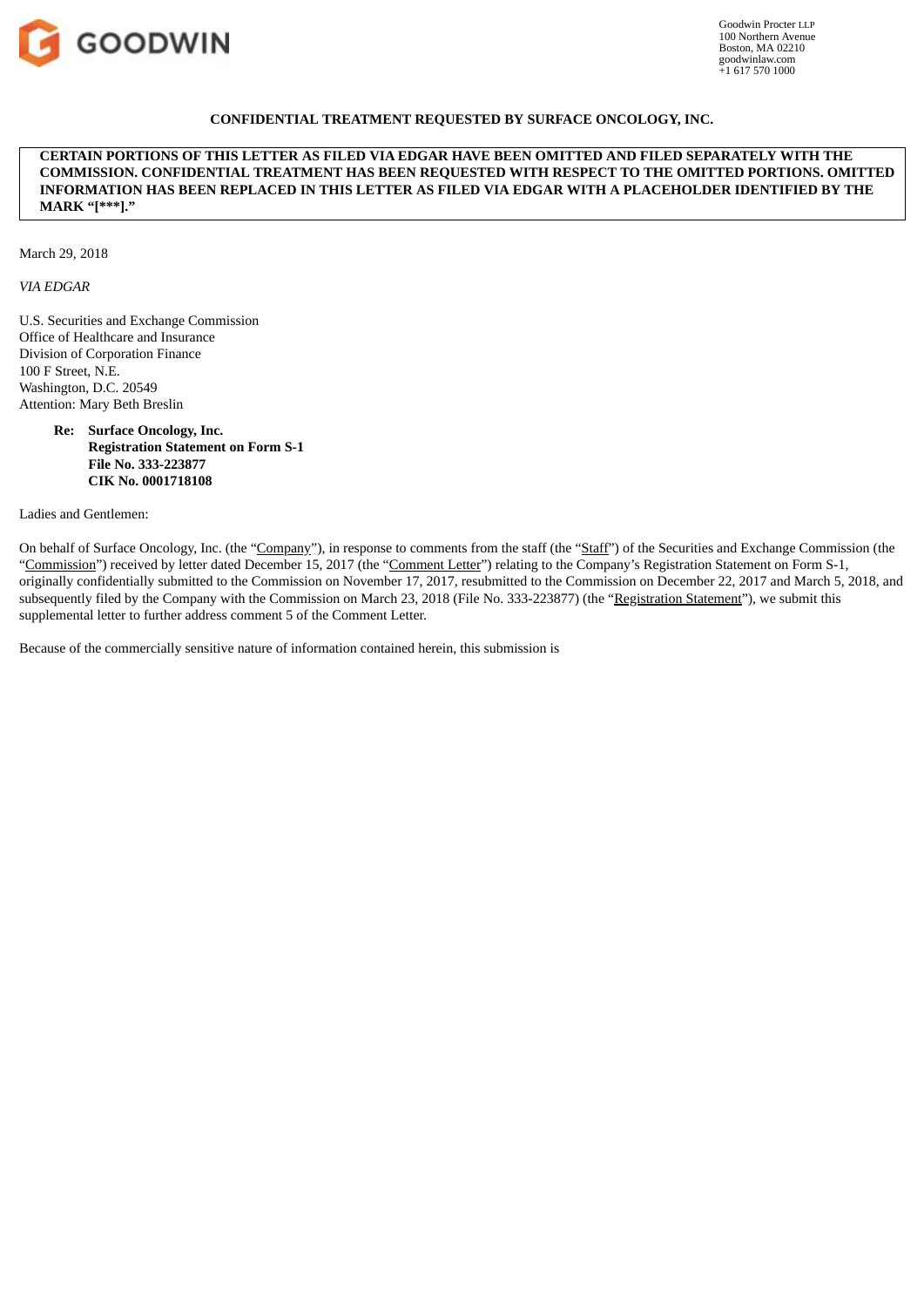

accompanied by the Company's request for confidential treatment for selected portions of this letter. The Company has filed a separate letter with the Office of Freedom of Information and Privacy Act Operations in connection with the confidential treatment request, pursuant to Rule 83 of the Commission's Rules on Information and Requests, 17 C.F.R. § 200.83. For the Staff's reference, we have enclosed a copy of the Company's letter to the Office of Freedom of Information and Privacy Act Operations.

For the convenience of the Staff, we have recited the prior comment from the Staff in italicized type and have followed the comment with the Company's response.

5. Once you have an estimated offering price range, please explain to us the reasons for any differences between the recent valuations of your common stock leading up to the initial public offering and the midpoint of the estimated offering price range. This information will help facilitate our review of *your accounting for equity issuances including stock compensation and conversion features for your preferred shares.*

The Company respectfully submits the below additional information to assist the Staff in its review of the Company's position with respect to its determination of the fair value of its common stock underlying its outstanding equity awards and the reasons for the differences between the recent valuation of its common stock and the estimated offering price for its initial public offering ("IPO").

### **Preliminary IPO Price Range**

The Company advises the Staff that it preliminarily estimates a price range of approximately  $\frac{s}{s}$  to  $\frac{s}{s}$  to  $\frac{s}{s}$  to set the "Preliminary Price Range") for its IPO, before giving effect to a reverse stock split that the Company plans to implement prior to effectiveness of the Registration Statement. The actual price range to be included in a subsequent amendment to the Registration Statement (which will comply with the Staff's interpretation regarding the parameters of a *bona fide* price range) has not yet been determined and remains subject to adjustment based on factors outside of the Company's control. However, the Company believes that the foregoing indicative price range will not be subject to significant change.

## **Determining the Fair Value of Common Stock Prior to the IPO**

As there has been no public market for the Company's common stock to date, the estimated fair value of its common stock has been determined by the Company's board of directors (the "Board") as of the date of each option grant, with input from management, considering the Company's most recent thirdparty valuations of its common stock and the Board's assessment of additional objective and subjective factors that it believed were relevant and which may have changed from the date of the most recent third-party valuation through the date of the grant. As disclosed in the Registration Statement, the Company's most recent third-party valuations of its common stock were prepared as of January 18, 2018, February 2, 2018 and February 26, 2018.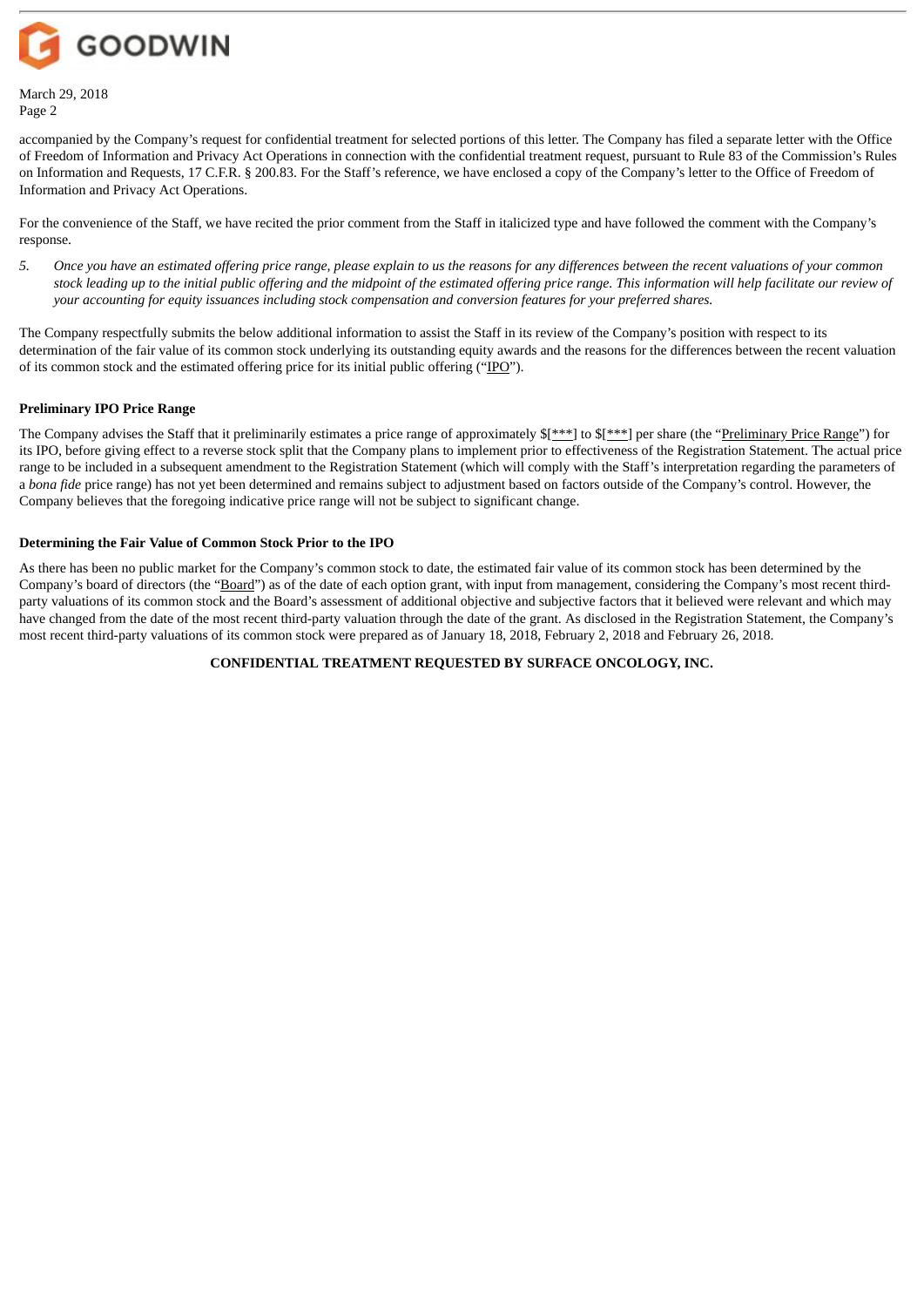

These third-party valuations were performed in accordance with the guidance outlined in the American Institute of Certified Public Accountants' Accounting and Valuation Guide, *Valuation of Privately-Held-Company Equity Securities Issued as Compensation*. The Company's recent common stock valuations were prepared using a hybrid method. The hybrid method is a probability-weighted expected return method where the equity value in one or more of the scenarios is calculated using an option pricing method.

Each of the Company's three most recent third-party valuations, which were used, in part, by the Company's board of directors to determine the fair value of the Company's common stock as of the grant date of each option award, considered two future-event scenarios: a sale scenario and an IPO scenario. The equity value of the Company in each future-event scenario was determined using market approaches. The IPO scenario assumed that all shares of preferred stock would convert into shares of common stock and would no longer have the liquidation preferences and preferential rights attributable to the preferred stock as compared to the common stock prior to the IPO. Each of the valuations probability weighted the IPO scenario and the sale scenario based on the Company's assessment of its development pipeline and market conditions at that time. For each of the future-event scenarios, the Company then applied a discount for lack of marketability ("DLOM"), each determined by a put option analysis that considered the timing of each future-event scenario. Key assumptions used by the Company in its three most recent valuations were as follows:

|                       | <b>IPO Scenario</b> |             | <b>Sale Scenario</b> |             | <b>Indicated Fair</b> |                        |
|-----------------------|---------------------|-------------|----------------------|-------------|-----------------------|------------------------|
|                       | Probability         |             | <b>Probability</b>   |             |                       | <b>Value per Share</b> |
| <b>Valuation Date</b> | Weighting           | <b>DLOM</b> | Weighting            | <b>DLOM</b> |                       | of Common Stock        |
| January 18, 2018      | $5***1%$            | [***]%      | $5***$ ]%            | [***]%      |                       | 4.06                   |
| February 2, 2018      | [***]%              | [***]%      | $5***1%$             | [***]%      |                       | 4.37                   |
| February 26, 2018     | $F***$ ]%           | $[***]%$    | $5***$ ]%            | $[***]%$    |                       | 5.86                   |

The principal factor contributing to the increase in the fair value of common stock from the January 18, 2018 valuation to the February 2, 2018 valuation was the Company's achievement in late-January 2018 of a specified milestone under the collaboration agreement with Novartis and its entitlement to a \$45.0 million milestone payment, which increased the Company's overall equity value. The principal factor contributing to the increase in the fair value of common stock from the February 2, 2018 valuation to the February 26, 2018 valuation was the increase in the probability weighting of the IPO scenario to [\*\*\*]% and the decrease in the DLOM due to an acceleration in the IPO timeline, which was principally due to (i) the Company's announcement in mid-February of the appointment of a Chief Executive Officer and (ii) adding three new members to the Board who possess relevant strategic, financial, fundraising and biotechnology and pharmaceutical industry experience, both events deemed necessary in order for the Company to execute its plan to launch an offering of its common stock.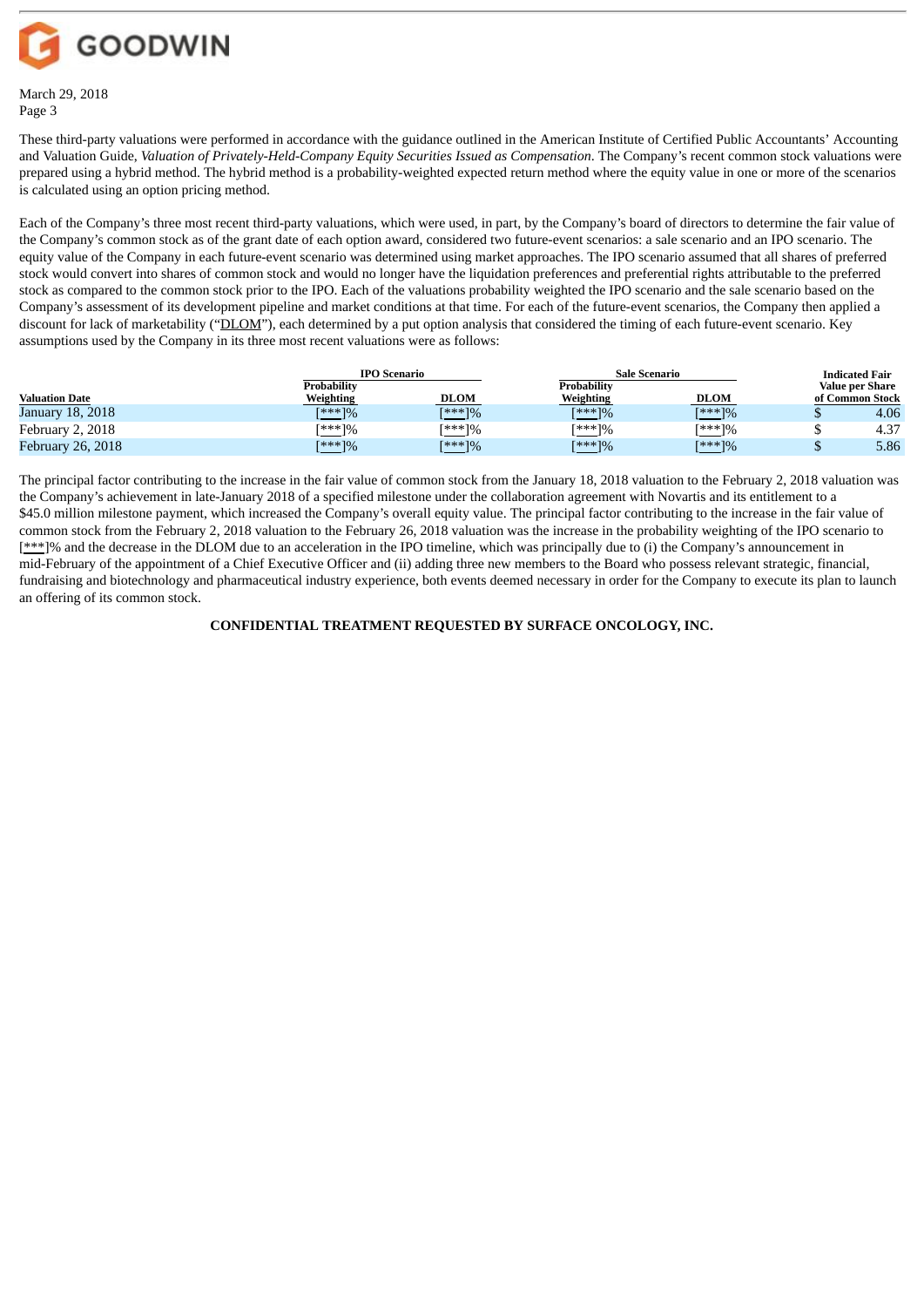

The Board relied, in part, on the results of the February 26, 2018 valuation in its determination of the fair value of common stock of \$5.86 per share as of March 2, 2018 and March 11, 2018, when it granted options to employees and directors. Between February 26, 2018 and March 11, 2018, the Company continued to operate its business in the ordinary course and there were no significant developments in its business. As a result, the Board determined that the fair value of the Company's common shares remained \$5.86 per share from February 27, 2018 to March 11, 2018.

#### **Comparison of Most Recent Valuation and the Preliminary Price Range**

As is typical in IPOs, the Preliminary Price Range was not derived using a formal determination of fair value, but was determined by negotiations between the Company and the underwriters. Prior to March 27, 2018, the Company and underwriters had not had any specific discussions regarding the Preliminary Price Range. Among the factors that were considered in setting the Preliminary Price Range were the following:

- the general conditions of the securities market and the recent market prices of, and the demand for, publicly traded common stock of comparable companies;
- the Company's financial condition and prospects;
- estimates of business potential and earnings prospects for the Company and the industry in which it operates;
- recent performance of IPOs of companies in the biotechnology sector; and
- progress and stage of development of the Company's development programs.

The Company believes that the difference between the fair value of its common stock as of March 11, 2018 of \$5.86 per share and the Preliminary Price Range of  $\{F^{***}\}$  to  $\{F^{***}\}$  per share is the result of the factors above and the following factors and positive developments with respect to the Company's business that occurred subsequent to March 11, 2018:

- The Preliminary Price Range is based only upon a scenario in which the Company completes the IPO and is not probability weighted, in contrast to the February 26, 2018 valuation, which considered multiple potential outcomes, some of which would have resulted in a lower value of the Company's common stock than its IPO. If the Company had applied a weighting of 100% to the IPO scenario, the fair value of the Company's common stock in the February 26, 2018 valuation would have been \$[\*\*\*] per share (before giving effect to any discount for lack of marketability).
- The Preliminary Price Range necessarily assumes that the IPO has occurred and that a public market for the Company's common stock has been created, and, therefore, excludes any discount for lack of marketability of the Company's common stock or impact of the time value of money, which were appropriately taken into account in the February 26, 2018 valuation.
- The Preliminary Price Range assumes the conversion of all of the Company's outstanding preferred stock. The Company's preferred stock currently has substantial economic rights and preferences over the Company's common stock. Upon the closing of this offering, all outstanding shares of the Company's preferred stock will convert into common stock, thus eliminating the superior rights and preferences of the preferred stock as compared to the common stock.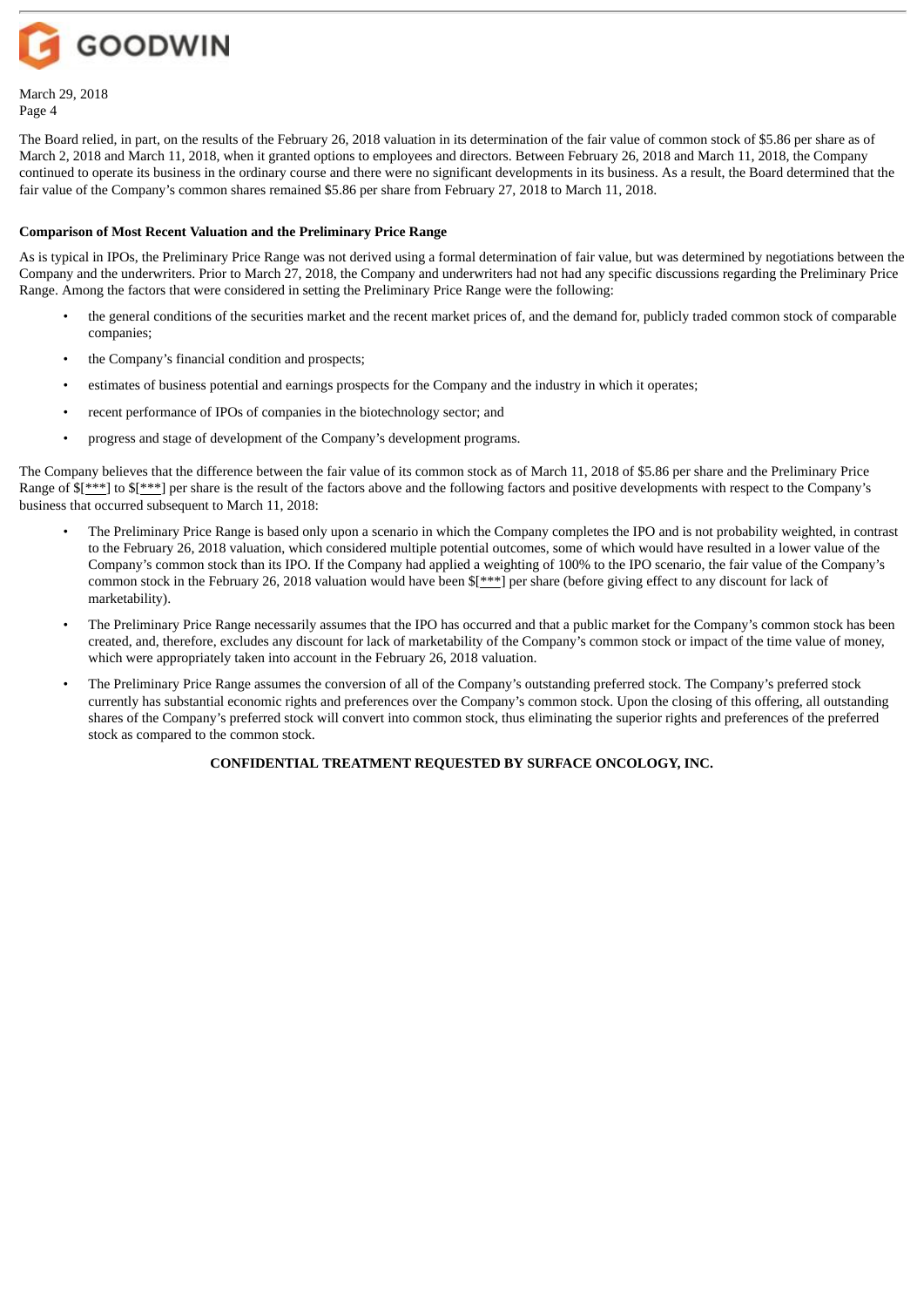

- Since March 11, 2018, the Company made further progress in the advancement of its lead development programs and the execution of its business strategies, including dosing the first patient in the Phase 1 clinical trial for its lead product candidate, SRF231.
- In March 2018, the Company held "testing-the-waters" meetings, at which the Company received positive feedback from potential investors.
- The proceeds of a successful IPO would substantially strengthen the Company's balance sheet by increasing its cash resources. In addition, the completion of this offering would provide the Company with ready access to the public equity and debt markets.

The Company respectfully submits that the deemed per share fair values used as the basis for determining the stock-based compensation in connection with its grants of equity awards are reasonable and appropriate for the reasons described herein and in the Registration Statement.

We hereby further request, pursuant to Rule 418(b) under the Securities Act of 1933, as amended, the return of the unredacted version of this letter. The Company believes that the return of the supplemental information contained in this letter will protect the interests of investors and is consistent with the provisions of the Freedom of Information Act by maintaining in confidence the potential valuation of the Company that may, if disseminated, negatively impact the trading in the common stock of the Company following the IPO. The Company advises the Staff that it has not filed the supplemental information subject to this request in electronic format. Please return this letter to the Company, in care of the undersigned, a responsible representative of the Company, at 100 Northern Avenue, Boston, Massachusetts 02210.